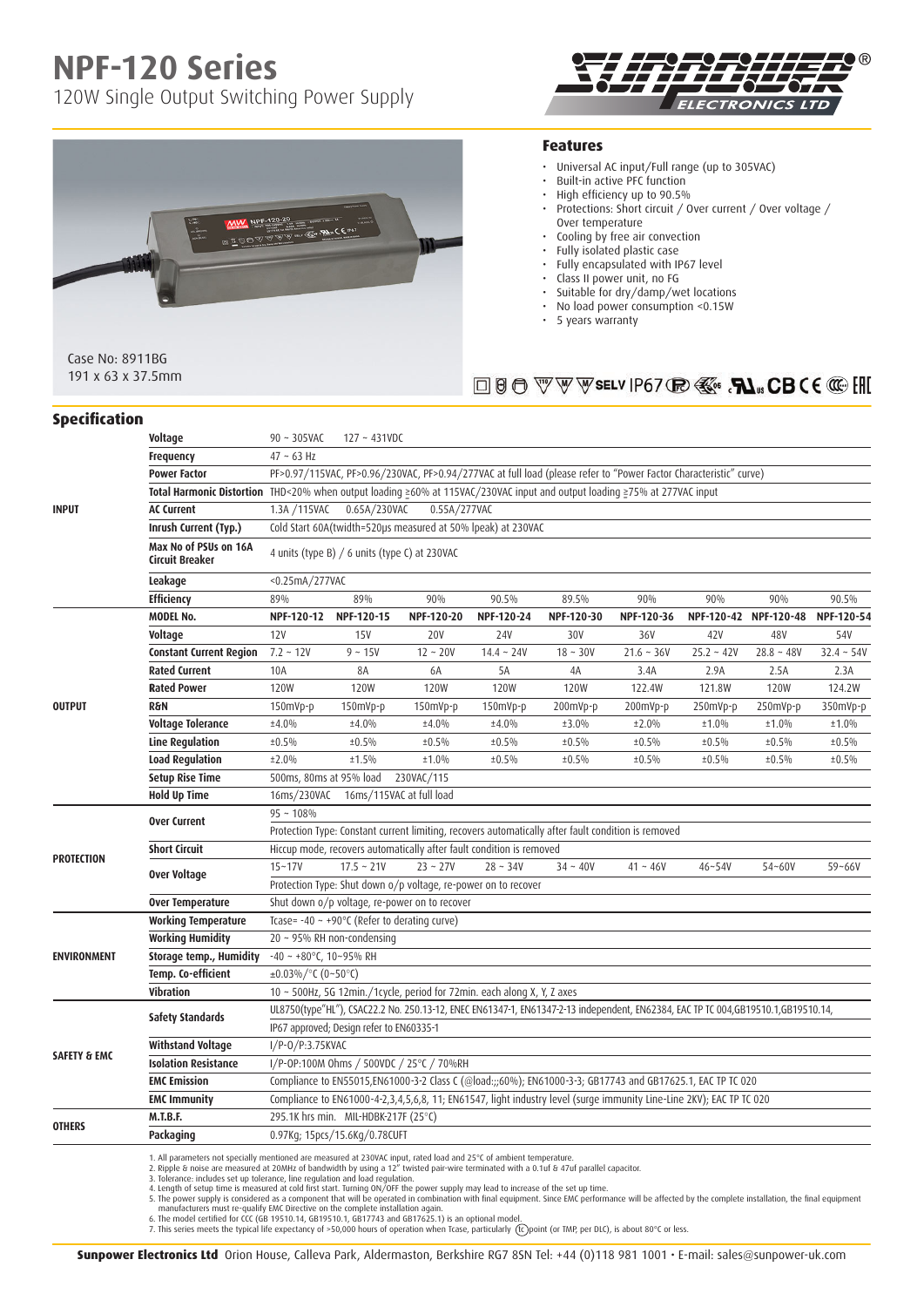

#### **Mechanical Specification**



#### **Block Diagram**

PFC fosc: 50~120KHz PWM fosc: 60~130KHz



### **Driving Methods of LED Module**

This series is able to work in either Constant Current mode (a direct drive way) or Constant Voltage mode (usually through additional DC/DC driver) to drive the LEDs.



In the constant current region, the highest voltage at the output of the driver depends on the configuration of the end systems.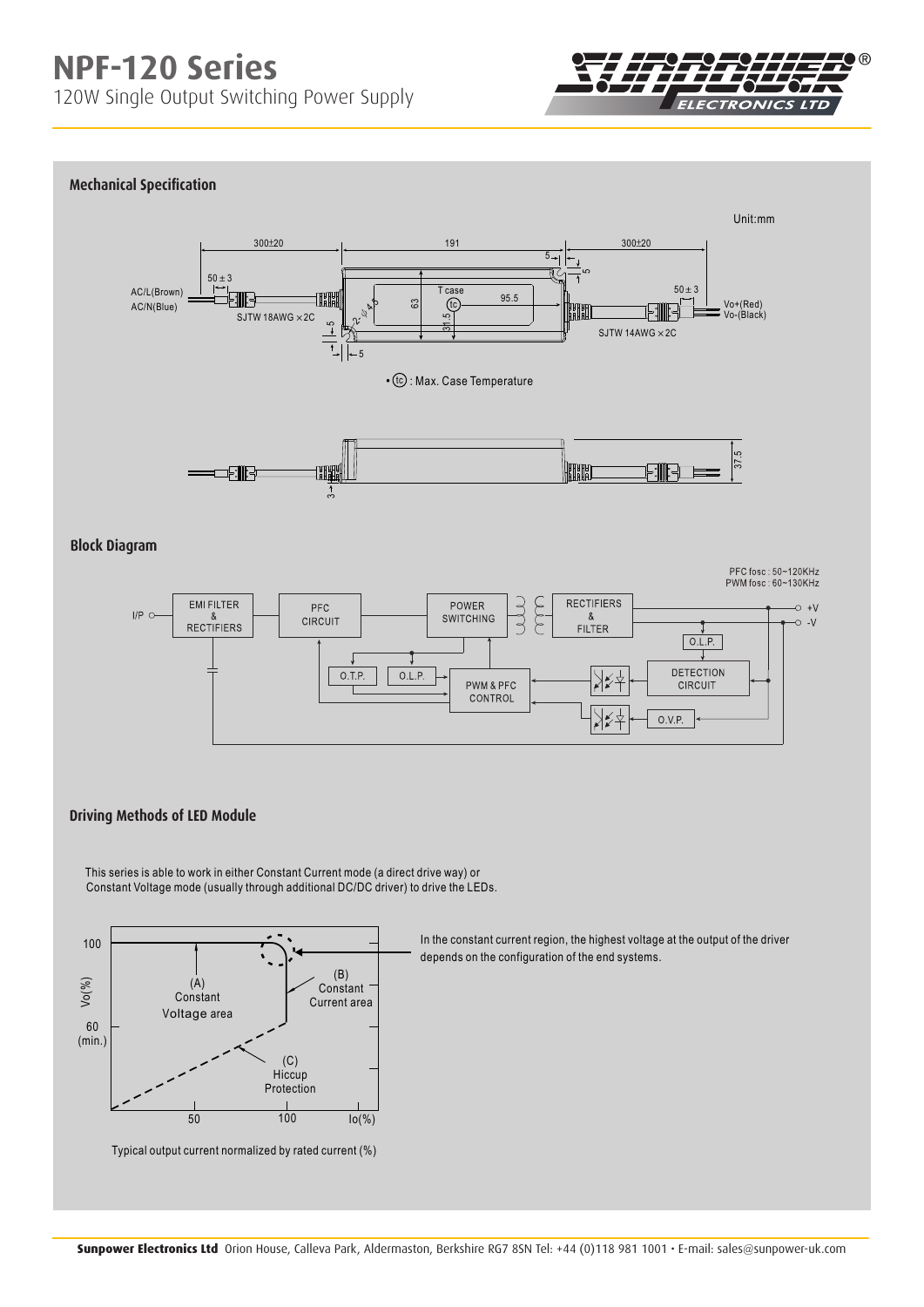

-15 0 15 30 50 60 90 (HORIZONTAL)

#### **Output Load vs Temperature Efficiency vs Load (48V Model)**



### **Static Characteristic**







## **Power Factor (PF) characteristic**



20

 $-40$ 

-25

 $40$ 60

80

230VAC Input on

100



**Tcase (°**C)

NPF-120 series possess superior working efficiency that up to 90% can be reached in field applications.